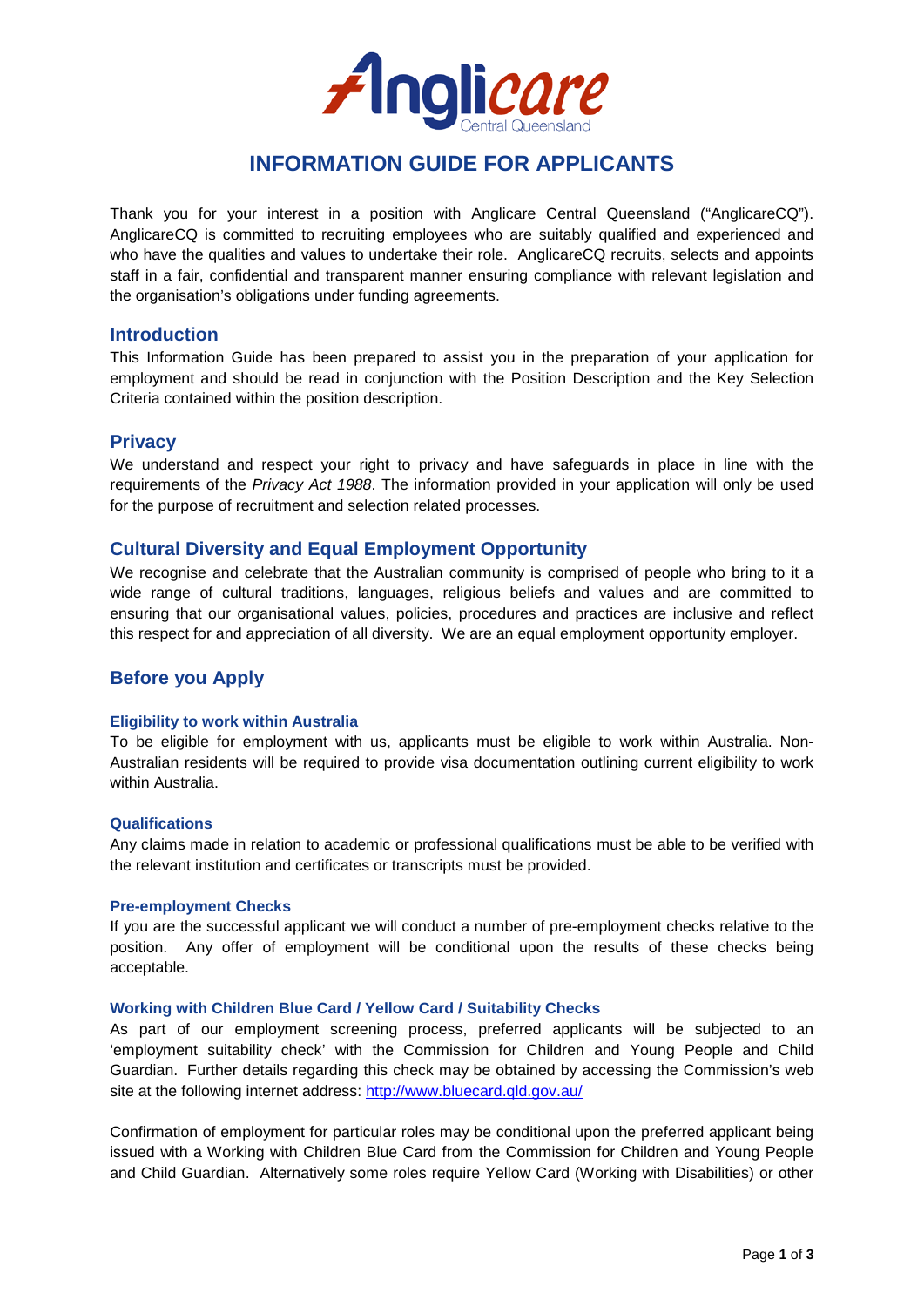suitability checks. All offers of employment are conditional on suitability checks being successfully secured, and all expenses incurred with securing the Blue Card / Yellow Card / Other Suitability checks are at your cost.

*PLEASE NOTE:* Failure to complete one of the eligibility requirements or produce relevant documents could result in the withdrawal of your offer of employment.

## **Working with Children Declaration**

It is an offence for a disqualified person to apply for a Working with Children Blue Card. Under these laws we are legally obliged to warn all person/s that it is an offence for a disqualified person to sign a blue card application form.

# **Lodging your Application**

Please lodge your application utilising the online Employment Application Form; alternatively you may submit your application by post, or to the nominated AnglicareCQ office.

## **Closing Date**

The closing time and date are included on the website and advertisement. Please ensure that your application is completed and submitted before the closing time.

# **Application Process**

Advertised vacancies often attract a number of high quality applicants so before preparing your application it is a good idea to obtain as much information about the position as possible. You will benefit from time spent on some basic research and planning before submitting an application. We recommend that you carefully read the Key Selection Criteria included in the Position Description and other documentation provided.

Your application should contain the following:

- A cover letter.
- Your resume or curriculum vitae.
- The names and contact details of at least two referees, one being your current supervisor. Your referee should be able to provide comments on your work performance against each selection criteria.
- A statement of claims in relation to the **each** Key Selection Criteria, if required.

## **About Key Selection Criteria**

Not every application will require your responses to Key Selection Criteria. Check the position advertisement for what is required.

The selection criteria will outline the skills, abilities, knowledge, qualifications and experience that the panel are looking for. It is imperative that you address each and every one of the selection criteria, where required. Panel members use the selection criteria as a basic way of comparing and scoring applications, and deciding on who progresses further to the interview stage.

So how do you address the selection criteria? Begin by making a short statement about why you meet the criteria. Follow this with examples, experience, outcomes achieved and any other supporting information.

Verbal referee reports may also be sought after the interview to assist in the decision making process, and any supporting documentation (e.g. Copy of qualification, certificates etc.)